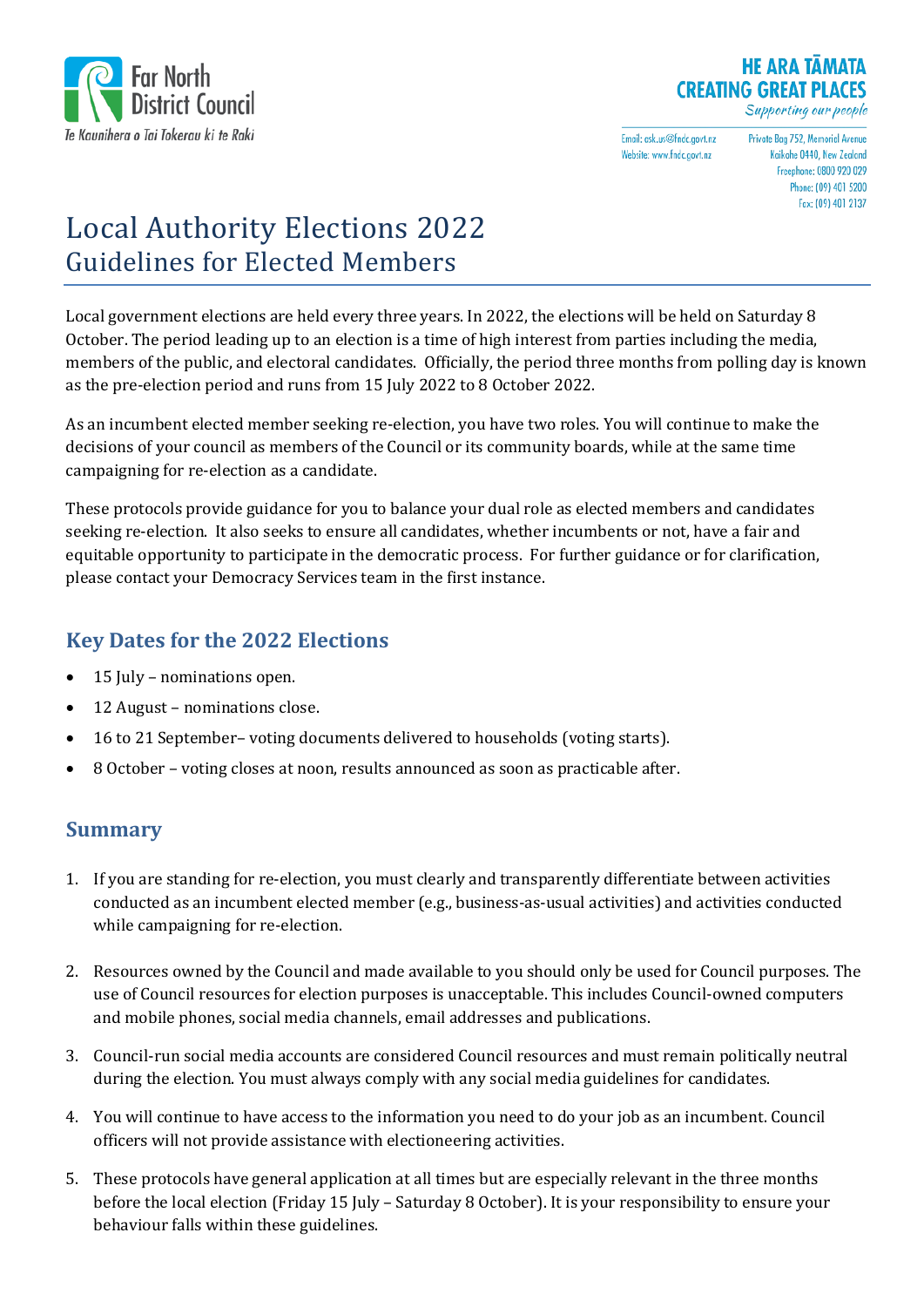# **Protocol 1: Continuation of Council business**

#### *The normal business of Council continues during the pre-election period. Incumbents seeking re-election must balance and differentiate between these two roles.*

Leading up to the election, elected members continue to have the right and responsibility to govern and to make decisions.

However, you should be mindful of an increased level of media and public scrutiny during this period and make a clear and transparent distinction between your activities as an **elected member** and your activities as a **candidate**.

### **Protocol 2: Use of Council resources**

#### *A local authority must not promote, nor be perceived to promote, the re-election prospects of a sitting member. The use of Council resources for re-election purposes is unacceptable.*

Council would be directly promoting a member's re-election prospects if it allows incumbent elected members to use Council resources<sup>[1](#page-1-0)</sup> explicitly for campaign purposes. This includes all Council communications facilities (such as Council branding, stationery and postage, social media channels, and communications devices).

Council communications will be restricted during the pre-election period, to remove any perception that the Council is helping incumbents to promote their re-election prospects over other candidates.

Therefore, during the pre-election period:

- Council resources must not be used for campaigning purposes (including for positions not at your Council). This includes Council-supplied computers, social media channels, email addresses, mobile phones and telephone numbers.
- Elected members' columns in Council publications will be suspended.
- Elected members will be required to comply with any Council social media guidelines for candidates in all aspects of their role.
- Opportunities for elected members to act as Council spokespersons will be minimised. In general Council communications (such as media quotes) during the pre-election period will be attributed to Council staff (who are authorised media spokespersons).

Your Council contact information will still be available (for example on the Council website or in the Annual Report) so your constituents can contact you about Council business. However, you should not be using your Council-supplied email address or mobile phone for electioneering purposes. If someone contacts you regarding the election on either of these channels, **you should reply from your personal email address or mobile phone.**

<span id="page-1-0"></span><sup>&</sup>lt;sup>1</sup> Council resources include, but are not limited to, Council-owned or -controlled property and other resources including the Council logo and branding, all Council marketing and communication channels (including social media), Council-supplied business cards, stationery, computers, email, mobile phones, photocopiers, cars, Council venues (other than those available for hire to the general public), Council funds, and Council's human resources.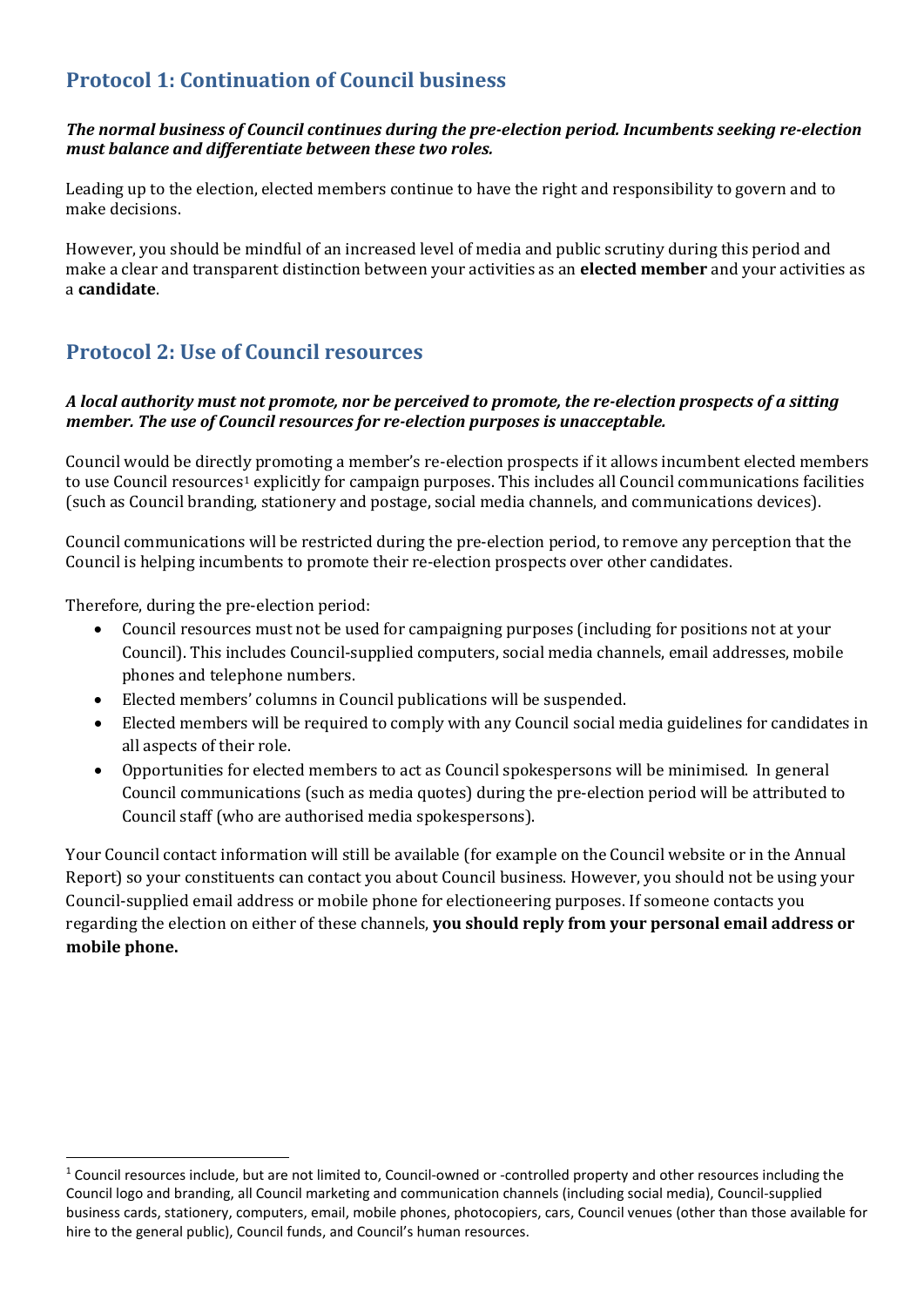# **Protocol 3: Social media**

#### *Council's social media channels are Council resources and must remain politically neutral during the election. Elected members seeking re-election should not comment on, share, or otherwise use Council social media channels for electioneering.*

Advice on how to use social media effectively and safely during the election period is contained in Appendix 1.

Council's social media channels will always remain neutral. Council will promote elections and the importance of voting but will not associate these posts with any candidates.

Please note that for the period of the election:

- Council's social media channels must not be used by anyone for campaigning purposes. Any campaignrelated material (including posts related to nominations and candidacy) will be removed.
- Council social media accounts will not follow any candidates. This may result in your account being unfollowed.
- You may not reply to comments or posts on Council's social media channels encouraging people to like or follow your social media accounts.
- You may not rate, review, check-in or tag the Council's social media channels in your own posts or comments.

# **Protocol 4: Availability of information**

#### *Elected members will have access to the information they need to discharge their roles as incumbents and their Council contact information will still be publicly available. However, Council officers will not provide assistance with electioneering activities.*

You will continue to be supported in your role as an incumbent elected member, including by your Democracy Advisor (or in the case of the Mayor, his Executive Assistant). However, information requests should be clearly related to Council business and not for re-election purposes.

Information requests for election purposes are welcome. These should be made to the CE Office and will be carried out in accordance with the Local Government Official Information and Meetings Act 1987.

Where the Council supplies information that is not already in the public domain to a candidate, the Council may consider any broader interest in this information alongside the requirement that Council resources are not used to give an electoral advantage to any candidate, and at the CE's discretion make this information available to all other candidates.

### **Protocol 5: Use of Mayoral resources**

Council resources provided for mayoral use should not be used for any electioneering activities associated with any candidate.

If an incumbent mayor is seeking re-election a clear and transparent distinction will be made between that mayor's business-as-usual activities and the mayor's campaigning activities.

The incumbent mayor's office will establish systems and protocols to ensure that any information or other requests from the public, media, other elected members or council employees during the pre-election period are identified as either business as usual or campaign related and to ensure that these are kept separate and responded to appropriately.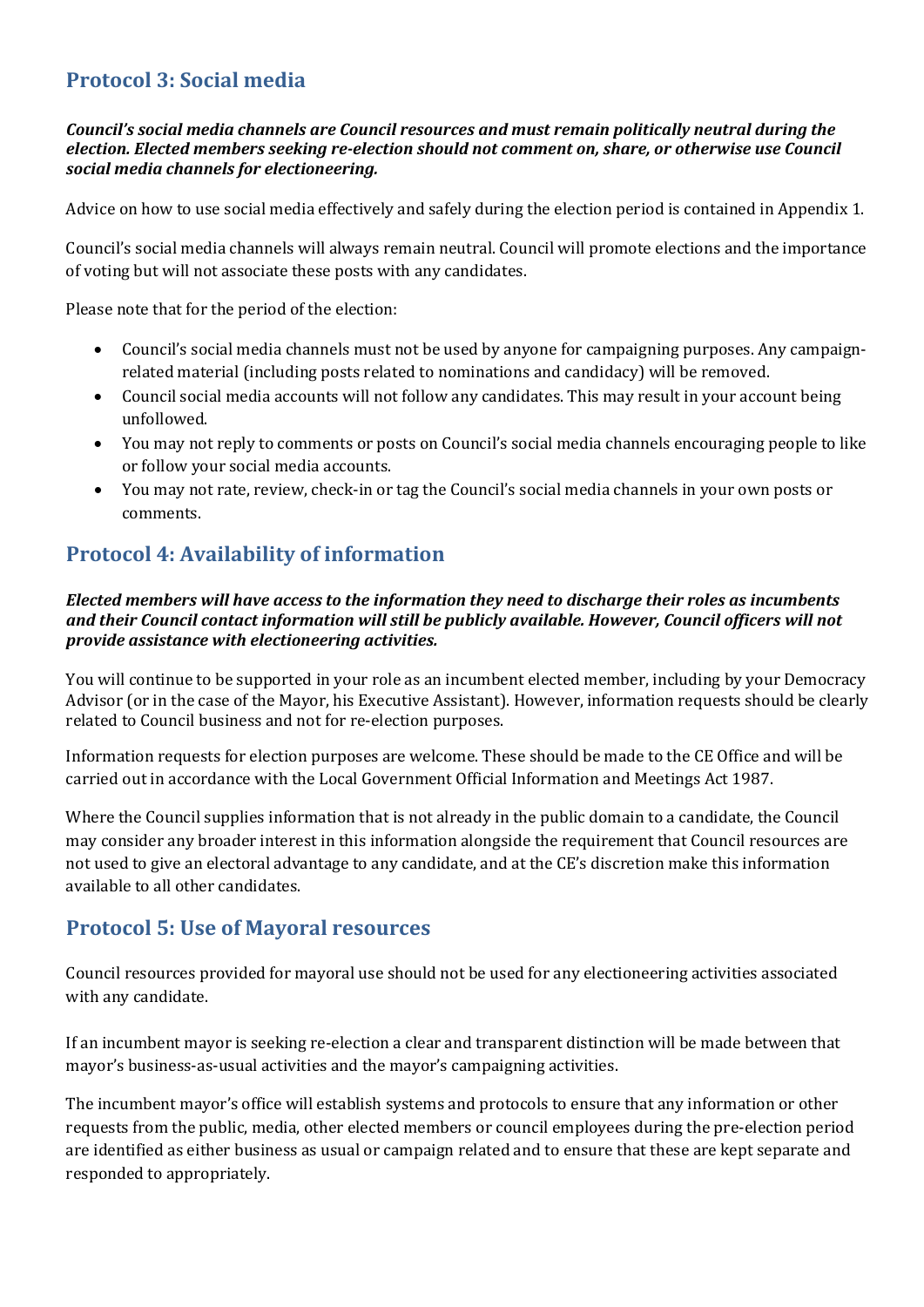# **Application of protocols**

As an elected member seeking re-election, it is ultimately your responsibility to ensure that your behaviour falls within these guidelines.

If you are unsure as to whether a particular action or request is in breach of these protocols, you should seek advice from your Electoral Officer (Dale Ofsoske) or Deputy Electoral Officer (Caroline Wilson) as soon as possible.

### **Review**

These guidelines will be reviewed every three years before the nomination period opens for elections.